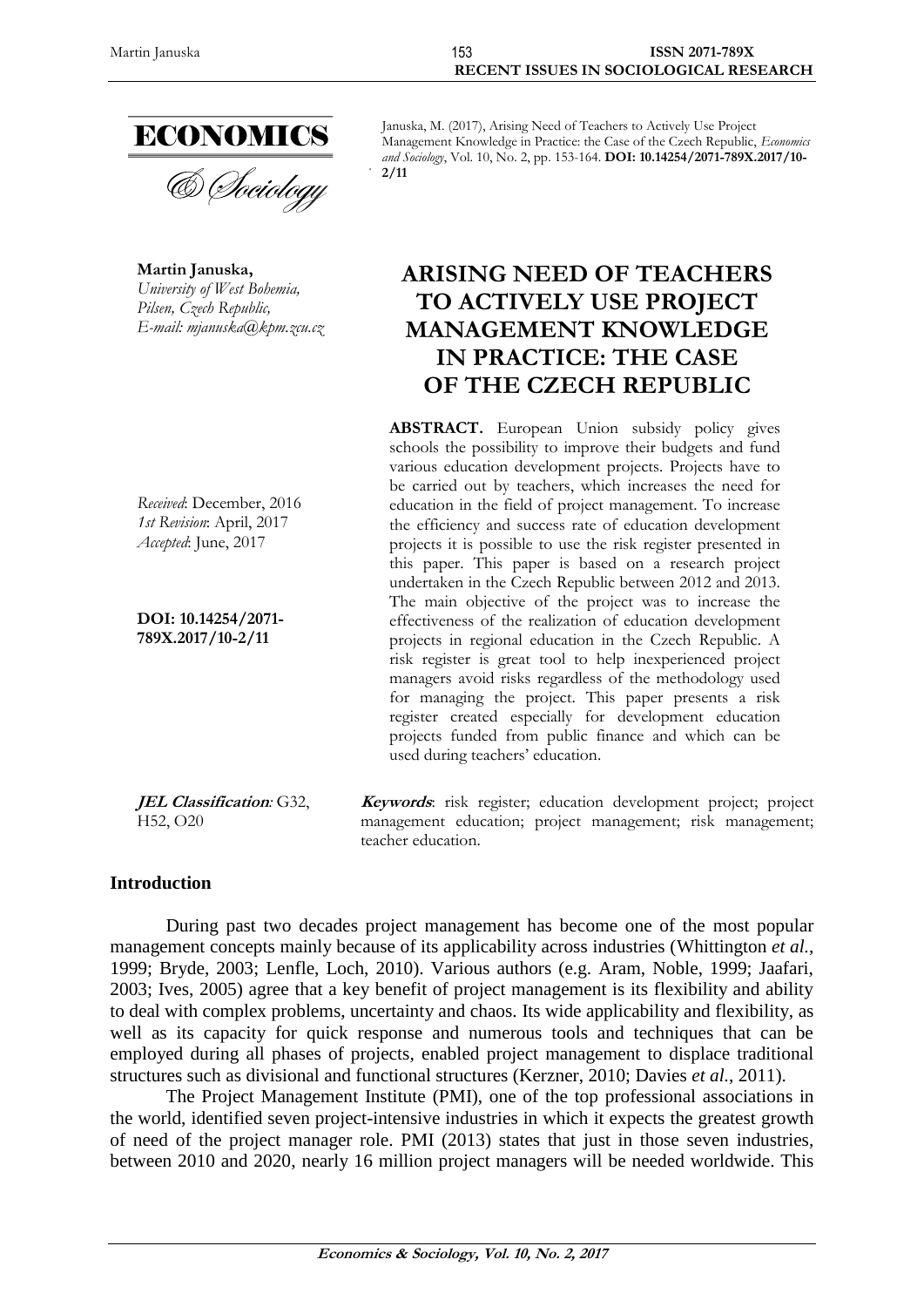| Martin Januska | 154                                    | <b>ISSN 2071-789X</b> |
|----------------|----------------------------------------|-----------------------|
|                | RECENT ISSUES IN SOCIOLOGICAL RESEARCH |                       |

demonstrates that the spread of project management practice has not stopped and that there is the potential for further application of project management across industries.

The continuous spread of project management is connected with a major problem – the project failure rate is high. Studies (Chong, 1993; Zimmerer, Yasin, 1998; e.g. Johnson, 2009; Pfeifer, 2010; Chen, Bozeman, 2012) show that, in general, approximately 7 out of 10 projects fail. Of these failed projects, 60% to 70% are caused by human factors, particularly insufficient leadership by project manager and poor risk management. With the rising number of project-based companies and institutions mentioned proportions of project failures have not been improving. Authors (Winter *et al.*, 2006; Atkinson, 2008; Ojiako *et al.*, 2011; Egginton, 2012) agree that project manager education needs a paradigm shift because the current methods of education no longer reflect needs of the practice.

On the one hand institutions across sectors have become aware of the importance of project management education and training (Winter *et al.*, 2006; Egginton, 2012). On the other hand, institutions doubt the economic effectiveness of investment in employee education and training (McLinden, 1995; Wang, 2003; Lien *et al.*, 2007). The crucial question for institutions is whether project management training would have an impact on project failure rates (Starkweather, Stevenson, 2011). The main focus of project management training on so-called hard skills has been questioned and authors agree on the importance of soft skills in relation to improvement of project failure rates. Another key discipline that is emphasized is project risk management (Pant, Baroudi, 2008; Buganza *et al.*, 2013; Ramazani, Jergeas, 2014).

Risk management should be an integral part of project management. In project management we deal only with pure risk; that is, the risk of not completing the project (Davies, 2006; Tichý, 2006; Smejkal, Rais, 2006; Chapman, Ward, 2007). An enormous number of projects (approximately more than half of unsuccessful projcests) are unsuccessful for reasons given in the appropriate application of risk management to anticipate and solve. As regards the public sector, it is even more pronounced (Pfeifer, 2010; Chen, Bozeman, 2012).

Project risks can be classified as follows. The first division is based on the fact whether the risk arises within the project or company or whether it comes from the environment (Smejkal, Rais, 2006; Tichý, 2006; Kafka, 2009). These risks are further divided into:

- *Internal risks* coming or arising within the project or entity which realizes the project. These risks may be favourably affected by the project manager's appropriate intervention.
- *External risks* coming from the external environment and which the project manager cannot control. These risks may be managed by choosing the appropriate tool. These risks are, for example, exchange rate changes, weather, and crime.

Another division is according to the possibility of the project manager to influence risks (Smejkal, Rais, 2006; Kendrick, 2009). The risks are divided into:

- *Influenceable risks* which the project manager can treat with one of these approaches prevention, reaction, transfer to a third party – but not the acceptance approach.
- *Non-influenceable risks* which are those that the project manager cannot manage or treat. This group includes a number of risks, such as risks arising from legislation (tax amount, the Act on Procurement Contracts, changes in the evaluation methodology).

There are a number of other options for risk classification by various authors (Mun, 2010; Coleman, 2011; Ambrož, 2011; Ostrom, Wilhelmsen, 2012). For example:

 *according to the particular area* in which the risk arises (ecological, environmental, economic, technological, social, political, legislative, etc.),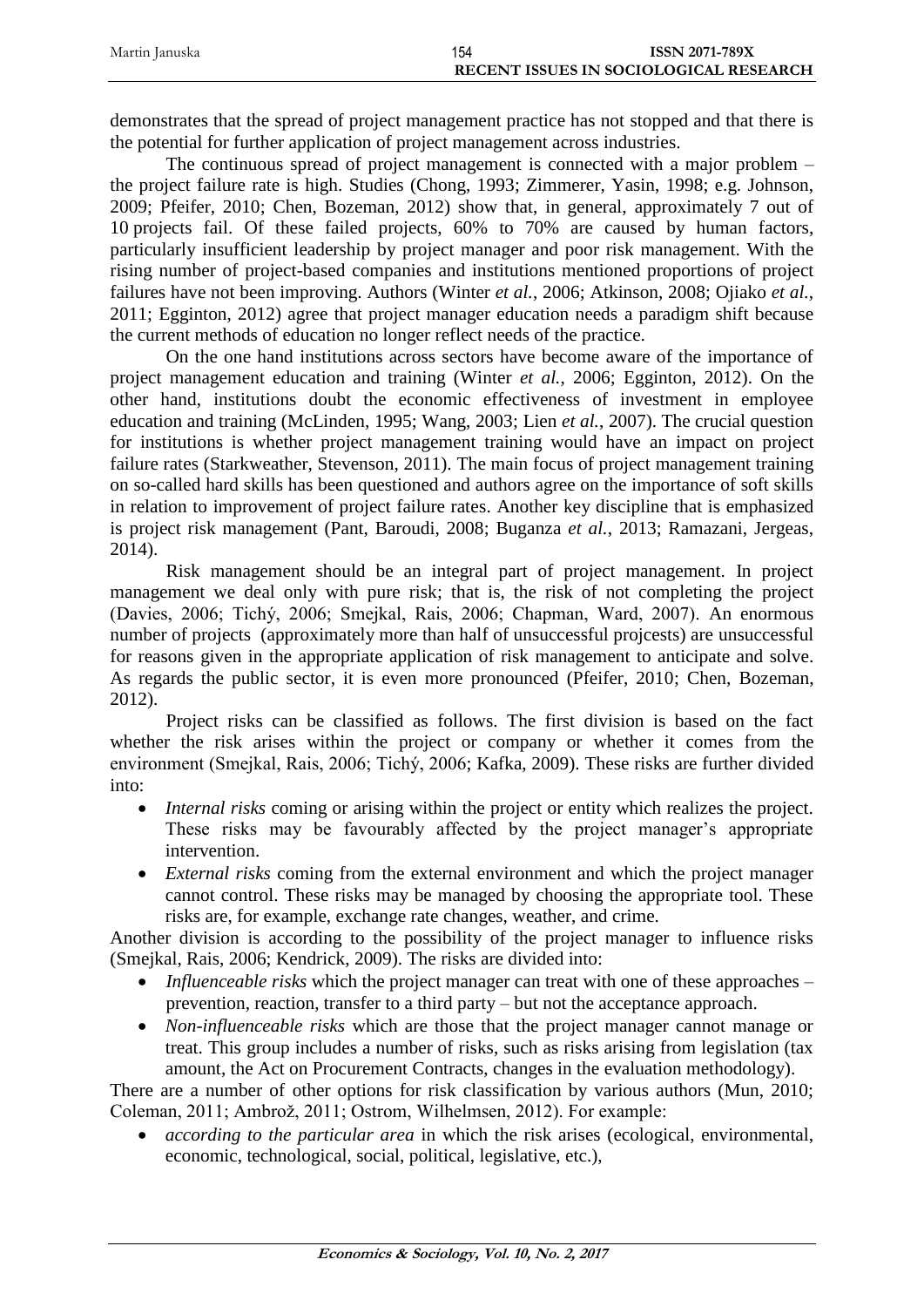- *according to time* (short-term vs. long-term, periodic or sporadic, spasmodic vs. continuous, slowly evolving vs. surprising),
- *according to the relation to business activities* (operational, market, investment, financial, innovative, health),
- *according to the dependence on development* (systematic: affecting the whole economy, and specific: arising only for a particular industry, company or project).

All of the project manager's decisions are subject to certain risks that must be taken into account as shown, for example, by Chelst, Bodily (2000); Amura (2008); and Kull, Talluri (2008). According to our experience the success rate of projects can be increased just by using the risk register that has been created as a result of conducted research and which is introduced in this article.

## **1. Problem formulation**

Lately, the need for project managers has been growing in sectors in which there is no tradition of project management and the roles of employees are accumulated. Knowledge and practical application of project management skills is not usually required from teachers. However, due to development trends in the European Union, teachers are slowly realizing that they need to be able to use project management in practice. In association with European Union grant policy there is a need for teachers' education in the field of project management. The problem is that these projects must be developed and then implemented by the teachers themselves. The cost of hiring a professional project manager is not eligible per the EU subsidy policy. Teachers in project manager positions interviewed during the project are people with great enthusiasm and innovation potential and they have to learn the basics of project management on their own, often only during the work on projects.

In this particular case teachers are involved in both teaching and project activities and they usually have to learn the basics of project management very quickly all by themselves. Teachers are becoming project managers and they have to know how to deal with specific problems of project management and especially how to deal with and manage project risks. The current practice of project management education cannot be applied in this case because there is neither time nor funding for teachers to study university programs focused on project management or to attend special project management courses. The key question in this specific case is *what is the ideal way to educate teachers in the field of project management? Or, what methods should be used to educate teachers in this field?*

An alternative to special project management courses attendance that bridges the gap between the most used current practice and the demand of educational institutions can be broader application of blended learning, web-based learning or school-based teacher learning communities (McLoughlin, Luca, 2002; McLoughlin, Talbert, 2006; Ashleigh *et al.*, 2012).

This paper deals with the efficiency and success rate of education development projects realized by schoolteachers in the role of project managers. There are three basic project management methodologies, PRINCE2 metodology, IPMA (International Project Management Association metodology) and PMBOK (Project Management Body of Knowledge), commonly used in EU. Project managers can receive an internationally recognized certification after passing a course and successful certified exam within these methodologies. The IPMA certification puts the greatest emphasis on the personality of the project manager. PRINCE2 certification emphasises the process of preparation and management of the project; the persons carrying out these activities are not important. PMBOK lies in the middle with a focus on the project manager as well as on processes. At least one school representative should ideally have a certificate in project management because the conditions to get EU grant are being tightened. From the perspective of the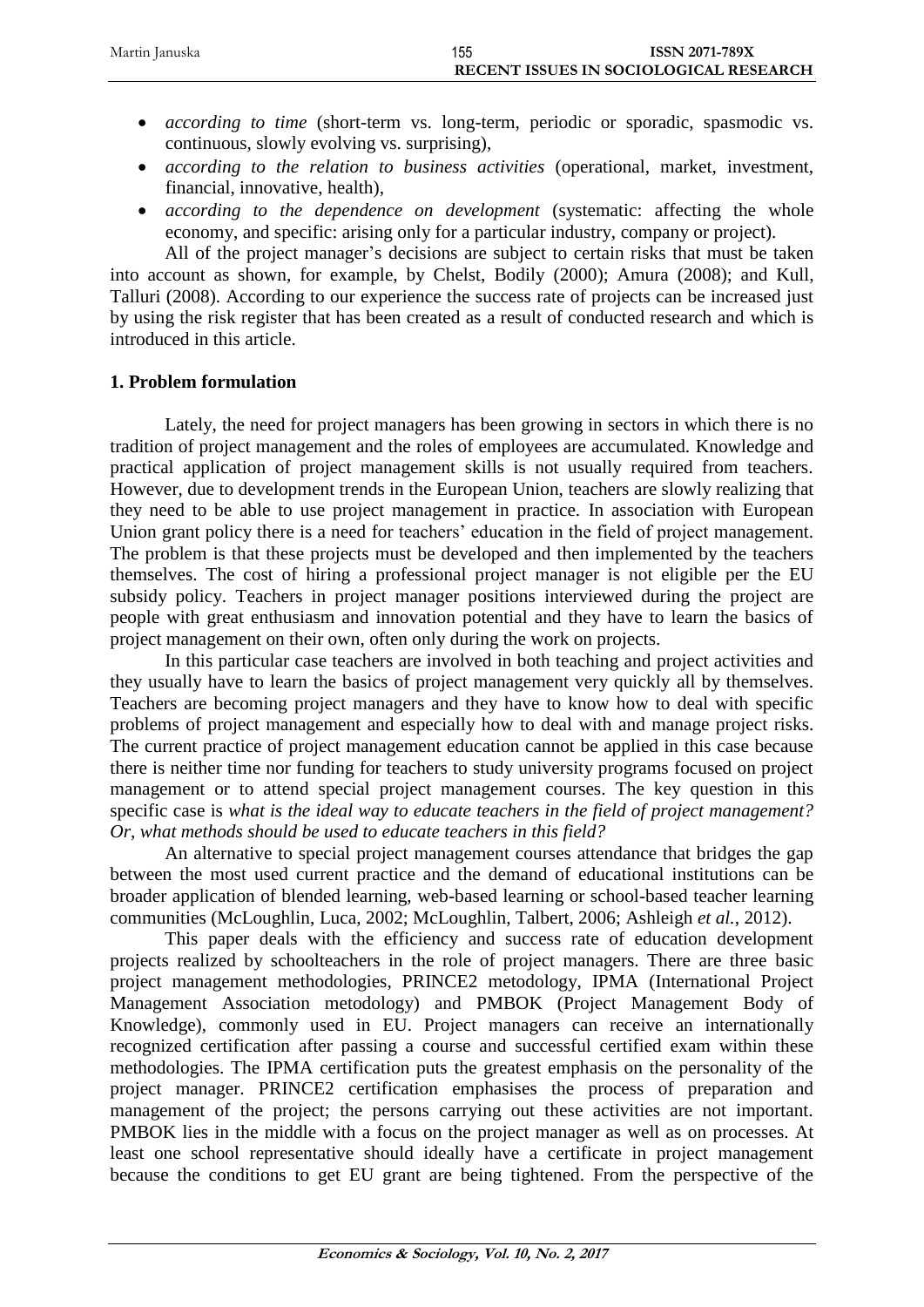| Martin Januska | 156                                    | <b>ISSN 2071-789X</b> |
|----------------|----------------------------------------|-----------------------|
|                | RECENT ISSUES IN SOCIOLOGICAL RESEARCH |                       |

project's realization effectiveness the type of certification is not important since all the mentioned methodologies recommends utilization of some kind of risk register (the risk register is not explicitly defined in methodologies).

The aim of this paper is to present a risk register composed of the risks which occurred during education development projects in the Czech Republic, which can be used as an alternative source for project management practice in educational sector and also can help during teachers' education.

The aim of the conducted research is to identify the primary challenges and risks which the project managers face. An e-learning course focusing on the identified problem areas of educational project management has been the first project output. Providing the information necessary for adjusting the decision-making processes of relevant authorities has been the second major output. The risk register suitable for use in regional development education projects is the main topic of this article and is considered as third major output of the research project.

#### **2. Research methodology**

The project was carried out by a group of 13 researchers from the Economics Faculty of the University of West Bohemia in Pilsen. The project was undertaken between 2012 and 2013 in the Czech Republic.

According to the project plan, 9 Czech regions were visited. The goal was to visit at least 100 educational entities and analyse at least 300 different projects with a maximum 3 projects per entity, using semi-structured interviews with responsible project managers (as it turned out, more than 95% were non-professional project managers, namely regular employees – teachers or headmasters). So as to obtain data from 300 projects it was necessary to visit 118 entities. The projects were selected with respect to the possibility of obtaining and identifying maximum information and risks. There were no restrictions related to the selection of projects for analysis.

In terms of financial means (threshold values are set according the Czech legislation):

- 18% of projects were small (below  $\epsilon$ 8,000);
- 19% of projects were medium (between  $\epsilon$ 8,000 and  $\epsilon$ 40,000);
- 63% of projects were large (over  $\epsilon$ 40,000).

There were 175 projects supported by the European Social Funds, 48 projects were EU educational projects called Leonardo and Comenius, 35 projects were supported by local authorities (either the region or town), 28 projects were bilateral projects of educational entities from two countries and 14 were financed in another way(private funding). There were 29 general secondary schools, 83 vocational secondary schools, one primary school and five other educational organizations visited within the project. The sample structure reflects limited number of secondary schools in regions dealing with projects and willing to participate in survey. Primary school and other educational organizations were involved due to their participation within some of the analyzed project. Their responsible personnel were also interviewed to enrich the potential risk list. As can be seen from the information presented, the diversity of the selected sample of projects is considerable. This variety of analysed projects from different entities was intended to identify the widest range of problems which the project managers in regional education could encounter.

Semi-structured interviews were used as the research method for data collection. Responsible personnel were interviewed and a questionnaire prepared on the basis of the methodology of IPMA (2012) was used for gathering the data. The following publications regarding research methodology were used in questionnaire preparation: Gavora (2000);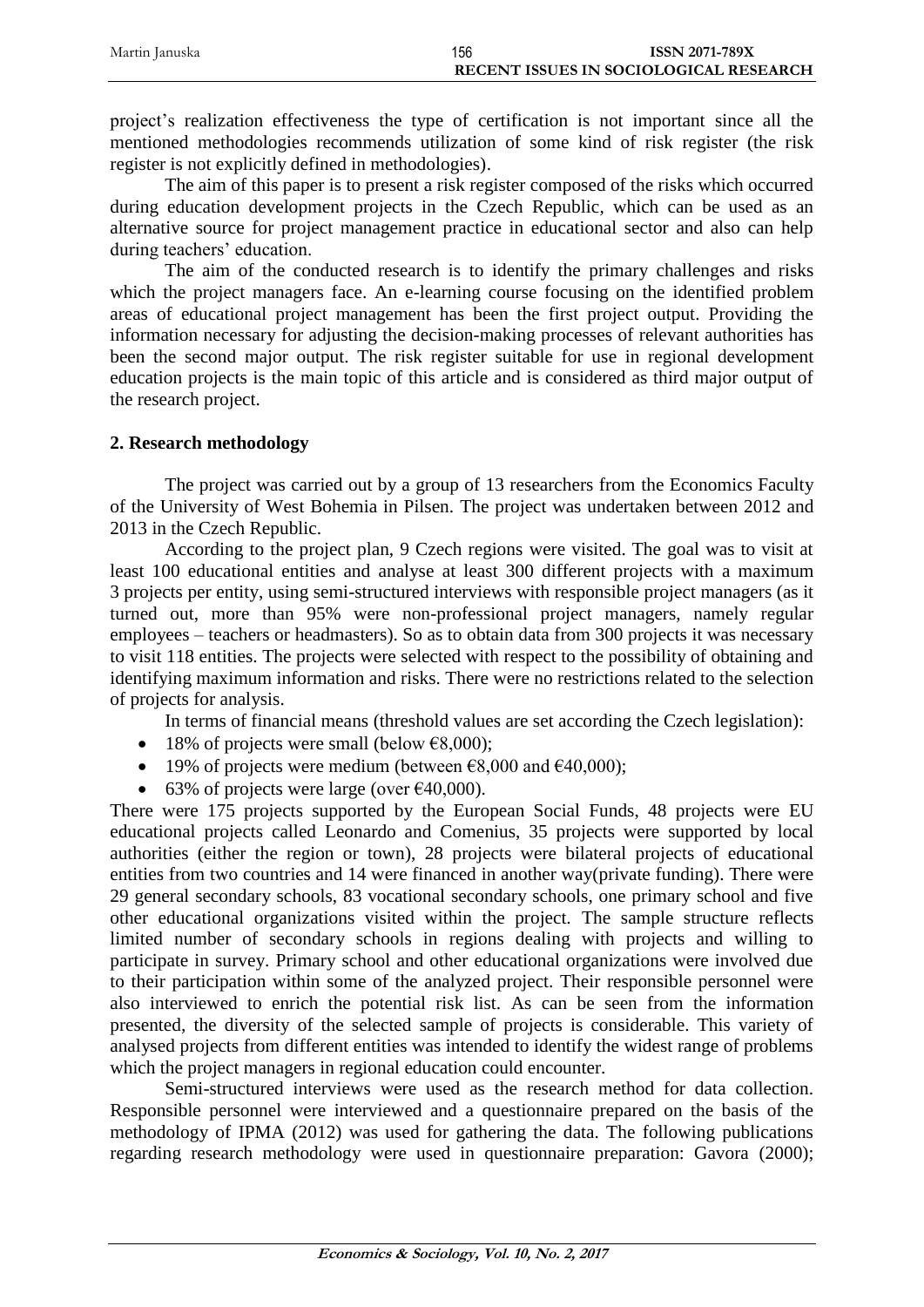| Martin Januska | 157                                    | <b>ISSN 2071-789X</b> |
|----------------|----------------------------------------|-----------------------|
|                | RECENT ISSUES IN SOCIOLOGICAL RESEARCH |                       |

Chráska (2007); Reichel (2008); Punch (2008); Wiersma, Jurs (2009); Creswell (2009); Creswell, Clark (2011).

The risk register was prepared according to the content analysis method. The main qualitative output of the analysis is a list of risks recorded during the interviews. The number of occurrences of similar risks was selected as the main quantitative unit. Two sources were used for creating the risk register: the questionnaire in which all risks arising in the given project were documented and one of the open questions which each respondent was asked. The question was worded as follows: "What were the biggest (key) problems (3) that you encountered in the preparation, implementation and closing stages of the project?"

An interesting output for comparison and enhancement of the risk register was a risk map that was created in the focus group at the end of the research project. This method is popular in qualitative research and is mostly used in sociology and marketing research. The focus group method is described, for instance, by Hair *et al.* (2000); Mazza & Berre (2007); and Gray (2009); Lamb (2012). In the case of this research, there was a discussion of the project interviewers who had gained large cumulative experience during the interviews with respondents and studies on current projects. Almost all risks mentioned in the focus group were already in the register and there were only few minor improvements in *Table 3*.

Semi-structured interviews turned out to be good tool to gather a large amount of interesting data. The author strongly recommends pilot testing and evaluation of the outputs of semi-structured interviews to provide feedback for adjusting the prepared set of questions. Due to the qualitative nature of the data and slightly different way of asking questions by each interviewer, the analysis and comparison of gathered data was quite a challenging task.

This was the first research project on this scale regarding this topic in the Czech Republic and neighbouring countries and there is no other study to compare results with. This project's results are therefore a valuable source of data for future research in similar areas.

## **3. Risk register**

This part of the paper introduces the risk register created on the basis of the content analysis of the research project data. Such a register may be used as inspirational material in other projects in the education sector where it can at least serve as a checklist of potential risks in the stages of feasibility studies and project planning. Use of the risk register is described, for example, by Pacific (2006); Proske (2008); Merna, Al-thani (2008); Hnilica & Fotr (2009); Dolezal *et al.* (2012) and Januška & Špicar (2015).

For the purpose of this article, the risk register is divided into three parts according to the total number of occurrences of risks in individual projects. Of course, this does not cover all potential risks since each project is unique, but it definitely helps with the identification of common risks encountered by project managers at other schools. Specific risks of each new project need to be assessed individually by a project team.

Risks are divided in the following tables according to the number of occurrences:

- *Critical risks*: occurring in more than twenty projects (*Table 1*).
- *Significant risks*: occurring in more than ten projects (*Table 2*).
- *Common risks*: occurring in at least one project (*Table 3*).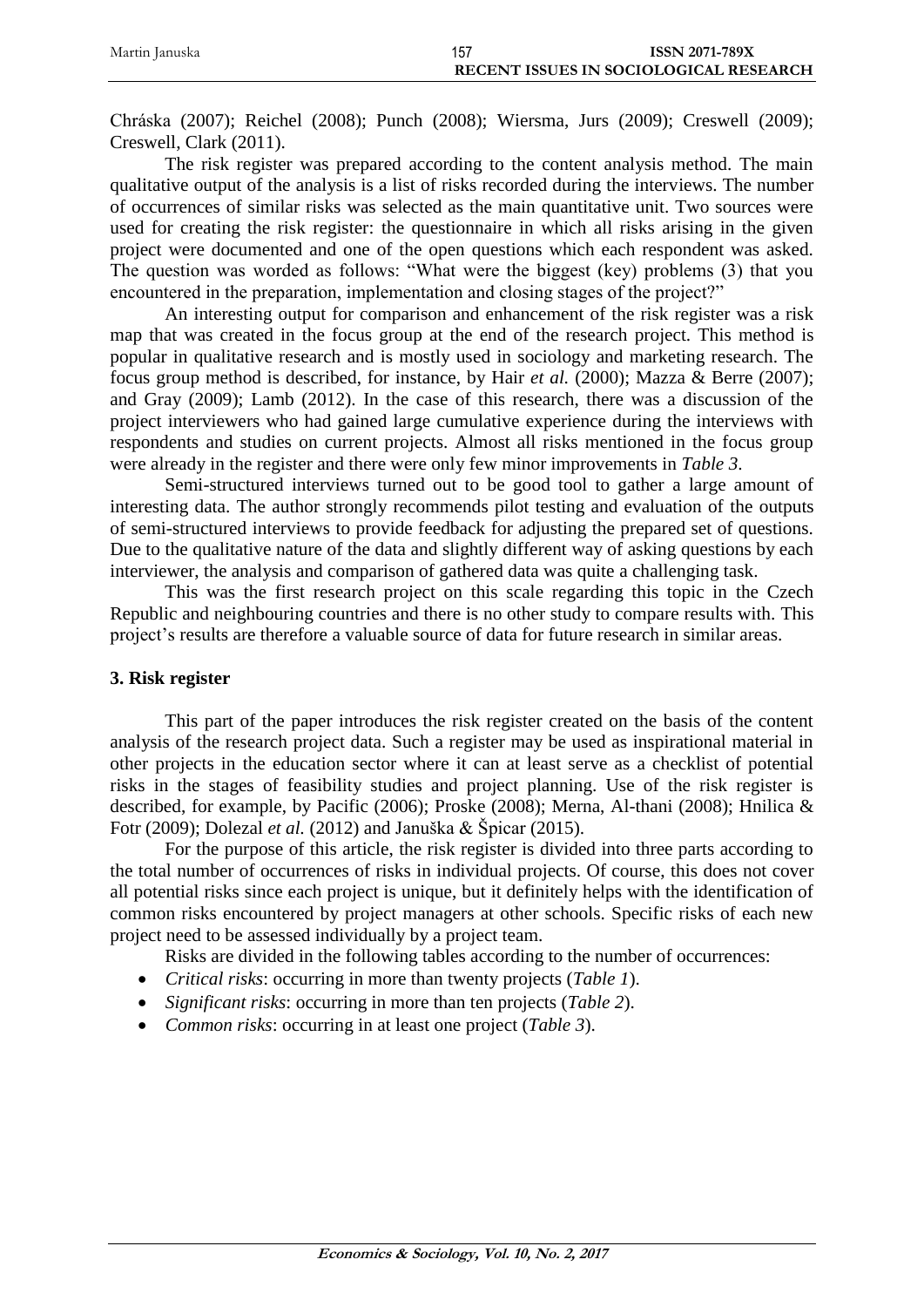| Occurrence | Risk                                                    | Description                                                      |
|------------|---------------------------------------------------------|------------------------------------------------------------------|
|            | The approval procedure of                               | Long duration of the approval of monitoring or final reports     |
| 89         | monitoring reports, delayed                             | results in delayed funding which causes problems with cash       |
|            | payment                                                 | flow.                                                            |
|            |                                                         | Administration demands connected with projects are very          |
| 58         | Demanding administration                                | high. It is necessary to take high personal and time demands     |
|            |                                                         | of administration into account when planning project.            |
|            | Tenders, preparation,                                   | Tenders bear enormous risks for the project implementation       |
| 50         | implementation, cost,                                   | and the actual achievement of project objectives.                |
|            | complexity                                              |                                                                  |
| 50         | Time                                                    | A poor assessment of the activity duration, failure to meet      |
|            |                                                         | the deadlines, delays, changes in terms, etc.                    |
| 49         | Lack of interest of target                              | Problems with attendance at the courses, poor choice of          |
|            | group                                                   | target group.                                                    |
|            | Changes in the rules,                                   | Changes in the program rules, conditions methodology             |
| 43         | conditions or methodology                               | during the project and changes of the project evaluation         |
|            | during the project                                      | method during the project.                                       |
| 37         | <b>Budget cutbacks</b>                                  | Cuts in funding for the project, disallowing certain expenses.   |
| 33         | <b>Cash Flow</b>                                        | Problems with cash flow and immediate lack of funds.             |
| 27         | Staff turnover                                          | Employment contracts expire, maternity leave, retirement,        |
|            |                                                         | employee leaving, etc.                                           |
|            |                                                         | Qualifications and competences of assessors, frequent            |
|            | Region clerks<br>(incompetence and frequent<br>changes) | changes on the position of region clerks. Unwillingness of       |
| 26         |                                                         | clerks to decide and take responsibility for the project by      |
|            |                                                         | accepting the final report. Inability to advise on specific      |
|            |                                                         | questions, they are escalated to somewhere else, which leads     |
|            |                                                         | to significant delays.                                           |
| 24         | <b>Additional funding</b>                               | The need to raise funds for items that are not eligible project  |
|            |                                                         | costs (e.g. material after completing the project).              |
| 24         | Working with people,                                    | The authority of the project manager, collaboration within       |
|            | communication, teamwork                                 | the project team, communication and availability of              |
|            |                                                         | individual members of the team, etc.                             |
| 23         |                                                         | Unexpected development, poorly set parameters of                 |
|            | Sustainability                                          | sustainability. (e.g. loss of interest of potential students for |
|            |                                                         | the study field).                                                |

| Table 1. Critical risks: occurring in more than twenty projects |
|-----------------------------------------------------------------|
|-----------------------------------------------------------------|

*Source*: own research.

| Table 2. Significant risks: occurring in more than ten projects |  |  |
|-----------------------------------------------------------------|--|--|
|                                                                 |  |  |
|                                                                 |  |  |

| Occurrence | <b>Risk</b>          | Description                                                                                                                                                                      |
|------------|----------------------|----------------------------------------------------------------------------------------------------------------------------------------------------------------------------------|
|            | $\mathfrak{D}$       | 3                                                                                                                                                                                |
| 18         | Employee motivation  | Low interest by employees in participating in the projects.<br>Failure to comply with the terms, failure to complete the<br>assigned tasks.                                      |
| 17         | Unexpected costs     | Necessary expenses are not foreseen in the project budget<br>(extra work, unfavourable prices, and exchange rates).                                                              |
| 15         | Financing in advance | The need to obtain sufficient funds to finance the project in<br>advance. Projects are paid by the contracting authority after<br>the acceptance of monitoring or final reports. |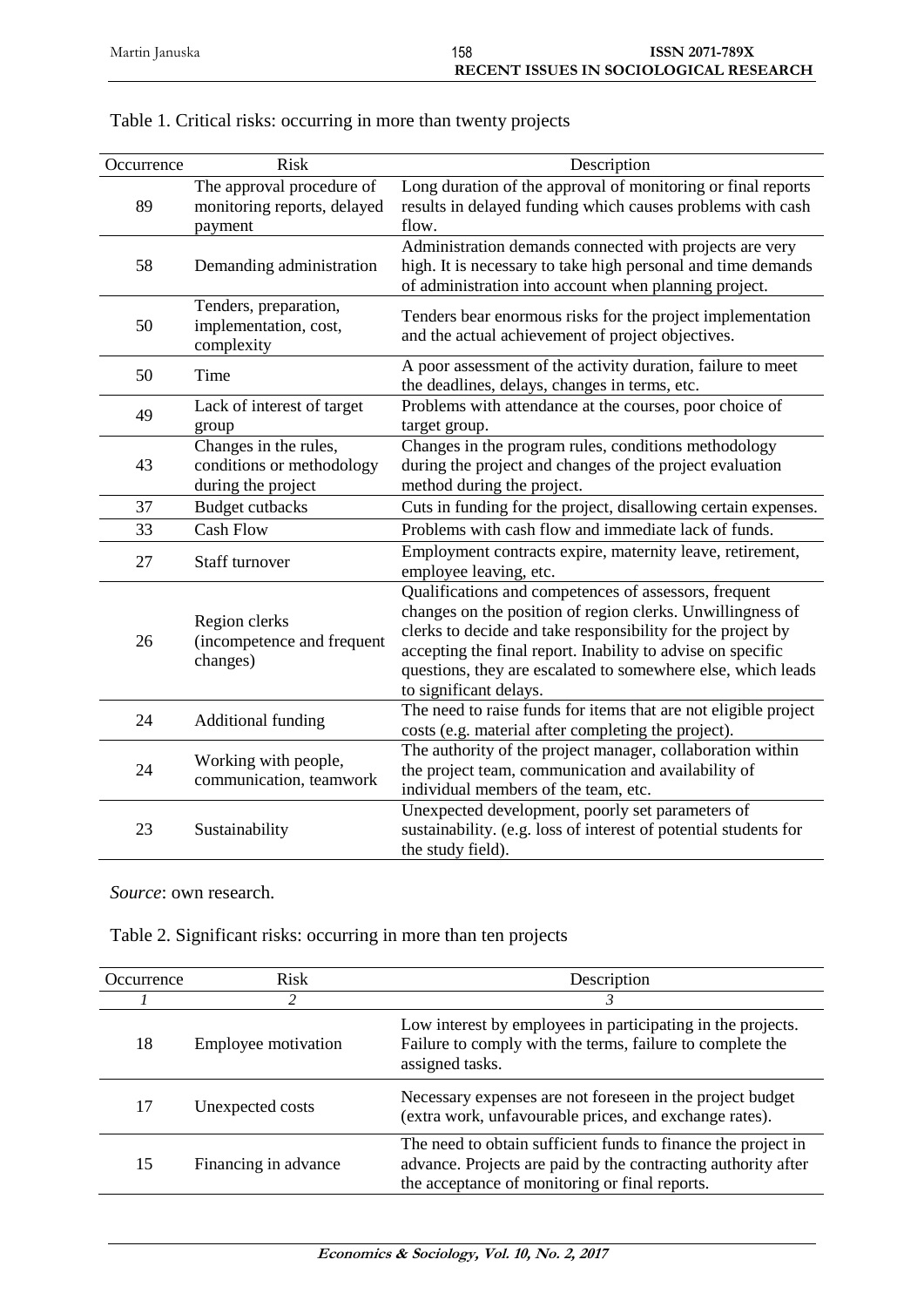| $\mathcal{I}$ | $\overline{c}$                                                                                        | $\mathfrak{Z}$                                                                                                                                                                                                                                                                                                 |
|---------------|-------------------------------------------------------------------------------------------------------|----------------------------------------------------------------------------------------------------------------------------------------------------------------------------------------------------------------------------------------------------------------------------------------------------------------|
| 15            | Poor communication with<br>the regional office                                                        | Problems with communication, long reaction time of<br>regional office, differences in interpretation, inconsistent<br>terminology.                                                                                                                                                                             |
| 14            | Employees overload                                                                                    | Employees are overloaded; they already have a full-time<br>employment contract. Project work vs. teaching work ratio.<br>Maximum full-time contract is 12 hours for teaching and 8<br>hours for project administration.                                                                                        |
| 14            | Formal errors in the projects                                                                         | Formal errors in the projects, failure to meet formal<br>requirements results in significant problem with approval of<br>monitoring report and delayed payment.<br>(e.g. poor following of graphical or general manual)                                                                                        |
| 14            | Language barrier                                                                                      | Bad choice of language for communication in the project,<br>problems with communication with foreign partners.                                                                                                                                                                                                 |
| 14            | Lack of discipline of project<br>partners                                                             | Cooperating partners fail to fulfil their obligations (e.g. a<br>private company went bankrupt).                                                                                                                                                                                                               |
| 14            | Different perceptions from<br>the perspective of authority<br>and the applicant (unclear<br>criteria) | Unclear interpretation of the criteria between the contracting<br>authority and the applicant results in failure to meet the<br>authority demands; cuts in funds, disallowance of costs and<br>outputs.                                                                                                        |
| 12            | Insufficient funds for<br>salaries                                                                    | Inability to finance, for example, the project manager<br>position from project funds.                                                                                                                                                                                                                         |
| 11            | Non-relevant formalities                                                                              | Too much emphasis is put on irrelevant formalities in the<br>project documentation.                                                                                                                                                                                                                            |
| 10            | Ratio of soft / hard money<br>(projects)                                                              | Necessity to keep a percentage ratio in project finance. E.g.<br>17% of the budget can be used for investment. Both types of<br>money cannot be drawn at the same time. Investments<br>should be made more at the beginning of project. If all the<br>money is not fully drawn, this criterion may not be met. |
| 10            | Insufficient quality of<br>human resources                                                            | Lack of skilled employees who are able to handle the work<br>required.                                                                                                                                                                                                                                         |

*Source*: own research.

Table 3. Common risks: the presence in at least one project

| Occurrence | <b>Risk</b>                                                                          | Description                                                                                                                 |
|------------|--------------------------------------------------------------------------------------|-----------------------------------------------------------------------------------------------------------------------------|
|            |                                                                                      | 3                                                                                                                           |
| 9          | Fulfilling monitoring<br>indicators                                                  | Ill-defined monitoring indicators and problems with<br>fulfilling them.                                                     |
| 9          | Poorly written and<br>complicated manuals                                            | Guides are confusing and do not explain clearly and<br>concisely the desired theme. Complexity of formal<br>specifications. |
| 8          | Vocabulary (terminology)                                                             | The need to use single terminology in the project and in<br>monitoring and final reports.                                   |
| 8          | <b>Illness</b>                                                                       | Short-term loss of a key employee, substitutability of<br>employees.                                                        |
| 8          | Time pressure, limited<br>time for regional projects,<br>changes in project schedule | Short term for a detailed project preparation. Projects<br>should be announced more in advance.                             |
| 8          | Overvaluation or errors in<br>budget                                                 | A poorly prepared project plan and therefore mistakes<br>and inaccuracies in the project budget.                            |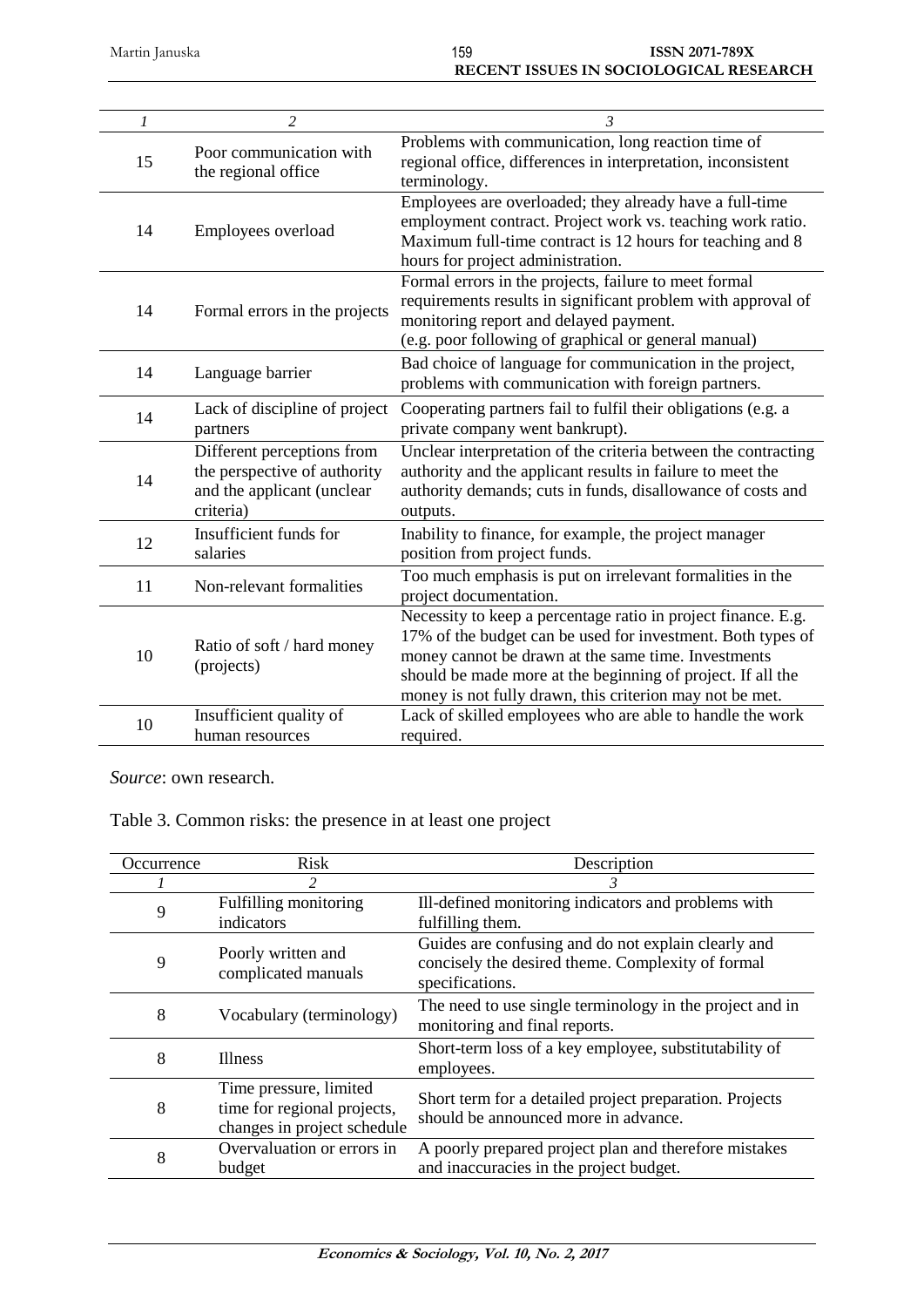| $\mathfrak{D}$             | 3                                                                                                                                  |
|----------------------------|------------------------------------------------------------------------------------------------------------------------------------|
| Monitoring reports         | Time expenditure and material intensity of compiling                                                                               |
|                            | monitoring or final reports.                                                                                                       |
|                            | Evaluators of the same project hold diametrically                                                                                  |
|                            | opposite views.                                                                                                                    |
| Logos, colours, graphics   | Inspections of quality, colour, logotypes size.                                                                                    |
| Accrual of indirect costs  | Problems with using indirect costs.                                                                                                |
| Legislative assault on the | Legislative assault on the project, investigation and                                                                              |
| project                    | subsequent delays of the project.                                                                                                  |
|                            | At the time when the projects ends, the account balance                                                                            |
|                            | must be 0. But after this time there are a number of                                                                               |
|                            | following activities bringing extra costs.                                                                                         |
|                            | Legislative changes that significantly affect the project                                                                          |
|                            | and it is not possible to expect them in advance or                                                                                |
|                            | prepare for them in advance.                                                                                                       |
| Defining responsibilities, | The problems associated with a lack of authority,                                                                                  |
| powers, authority          | competence or responsibilities of project management.                                                                              |
| Tightening up legislative  | Legislative requirements of the region are unfoundedly                                                                             |
| requirements by regions    | tightened up (e.g. limits for tenders).                                                                                            |
| Benefit software           | It is very difficult to work with the Benefit software.                                                                            |
|                            | Budgets in projects are divided into chapters with strict                                                                          |
|                            | percentage ratio and if the whole budget is not spent,                                                                             |
|                            | there is a problem with not meeting the ratio.                                                                                     |
|                            | Inconsistency of evaluators<br>Project termination<br>Changes in legislation (e.g.<br>VAT)<br>Failure to spend the whole<br>budget |

#### **4. Discussion and research limitations**

Majority of analyzed projects (74%) were funded from EU funds, therefore financial risk are primarily connected with EU funding policies. This limits the risk register more significantly to EU public funded projects implemented by public entity (school). Research project took place in Czech Republic therefore there can be impression that introduced risk register reflects mainly the risks project managers face in Czech Republic. This implication can be applied only to a few identified risk connected directly with Czech legislation and environment (e.g. Tenders, Benefit software, Changes in legislation and VAT). Majority of identified risks in risk register can arise in any education development project regardless country (assuming EU region but mostly Visegrad countries where the school systems are similar and where schools deal with comparable projects and new countries joining the EU where the situation from the viewpoint of school teachers and their involvement in educational projects may be similar). Significant limitation of presented research is in environment for managing subsidies and public funds in Czech Republic which can differ from other countries. Clerks at regional level (NUTS II) are responsible for project control and funds distribution for secondary schools (primary schools are managed at municipality level and universities are managed at state level). Number of risks is connected with this arrangement like:

- The approval procedure of monitoring reports, delayed payment.
- Region clerks (incompetence and frequent changes).
- Poor communication with the regional office.
- Different perceptions from the perspective of authority and the applicant (unclear criteria).
- Non-relevant formalities.
- Poorly written and complicated manuals.
- Time pressure, limited time for regional projects, changes in project schedule.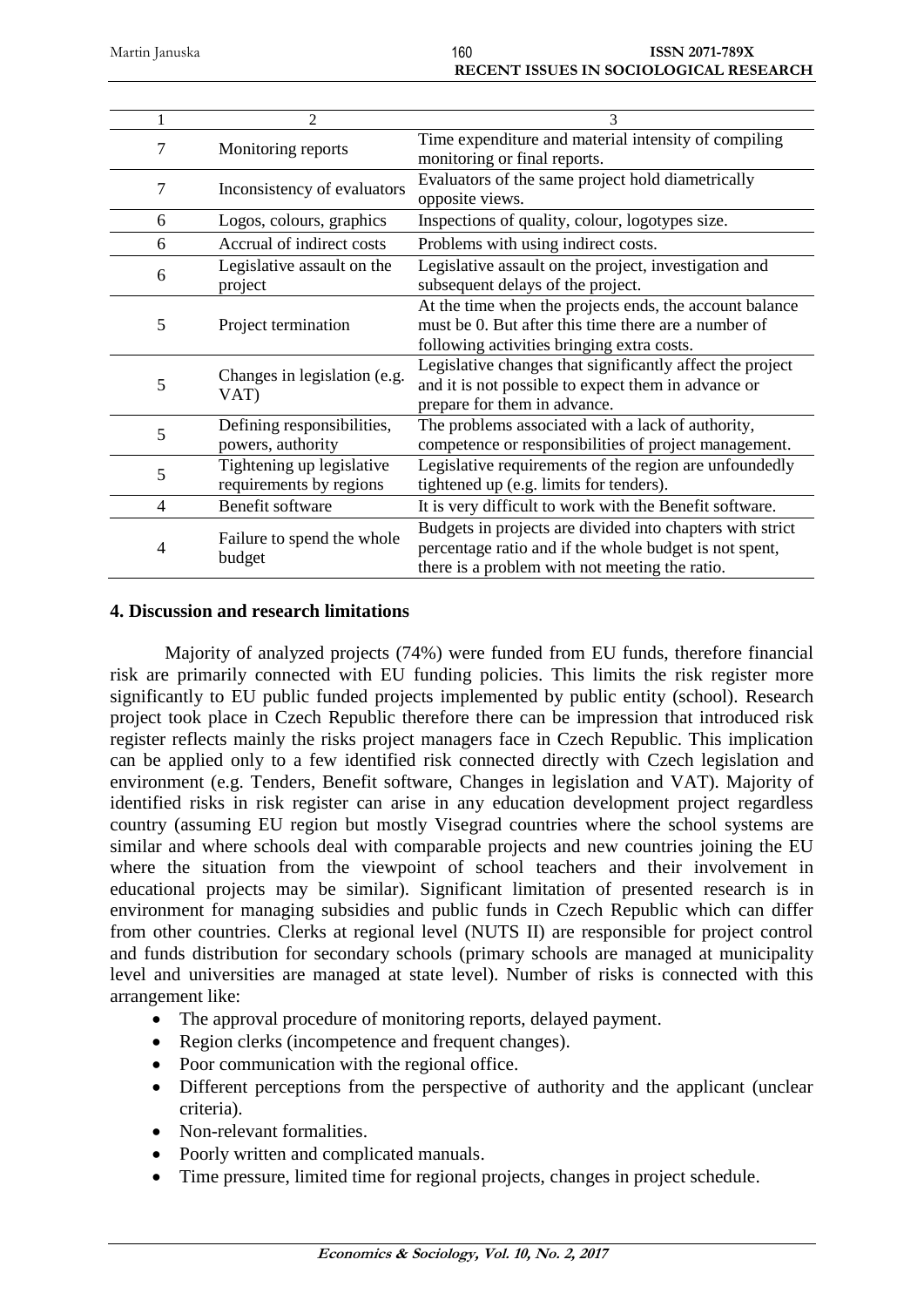| Martin Januska | 161<br><b>ISSN 2071-789X</b>                  |  |
|----------------|-----------------------------------------------|--|
|                | <b>RECENT ISSUES IN SOCIOLOGICAL RESEARCH</b> |  |
|                |                                               |  |

- Inconsistency of evaluators.
- Tightening up legislative requirements by regions.

A wide range of projects was selected with respect to the possibility of obtaining maximum information. There were no restrictions related to the selection of projects for analysis. The goal of the research was to identify the maximum number of possible risks that project managers can encounter.

Each project is unique and project managers need to consider all possible risks regarding the specific project. The presented risk register should in this case serve as a check sheet or inspiration for project managers to identify all common general risks connected with education development projects. Also, the risk register should help teachers in the role of project manager to facilitate the project management learning process.

According our findings, EU educational projects called Leonardo and Comenius are safest type of projects from unexpected risk point of view and they experience lowest number of risk among all other projects. Projects with private funding are also relatively safe projects because they avoid all risk connected with public funding and public control.

Within the group of projects with public funding there are no big differences between possible risks regarding the scale of the project except of the risk – Tenders, preparation, implementation, cost, complexity. Small projects under 8000 EUR does not face this risk due to the fact that according Czech legislation the threshold for public tender is 200.000 CZK which is approximately 8000 EUR. Cash flow risk is also not that important within the small projects.

According our findings, project managers can mostly influence the success rate of the project by close communication with authorities. A second large group of risks emerges from the personnel area. Project managers should ensure that the project does not rely on one key person and that there is at least limited substitutability in the team.

Last and most important from our point of view is project planning. There is huge gap in proper project planning due to the fact that teachers are not professional project managers and tend to manage the projects and risks on ad hoc basis. Managing a project without proper planning can be compared to sliding down the rapids without a life jacket or raft. You are in cold water, disoriented and hitting the rocks. The probability that you can overcome the rapids without any harm is very low. With a project plan we can imagine same situation with raft and paddle. The task is still very challenging but at least you can see few steps ahead and you can change the direction you are heading. There is still no guarantee of success but the chances are significantly higher. The 5 years sustainability showed itself as a huge insolvable problem in case that the sustainability parameters are poorly defined in the project plan. It is extremely difficult to estimate results in 8 years horizon (3 years of project and 5 years after project closure). Long term projects are of course also more vulnerable by personal risks.

The potential of using the risk register during teachers' education in project management is enormous because teachers in the project manager role can easily face the risks summarized in the register. Thanks to the risk register, teachers can prepare for potential risks and prevent their occurrence.

## **Conclusion**

In the Czech Republic and other countries, teachers are forced to carry out the role of project manager in smaller-scale projects at their schools. The position of project manager of education development project is not full-time position and schools cannot afford to hire a professional project manager, leaving the responsible teacher in the role. This fact raises a huge need for teachers to obtain at least basic knowledge about project management. In the presented research project one of the goals was to create a risk register that would summarize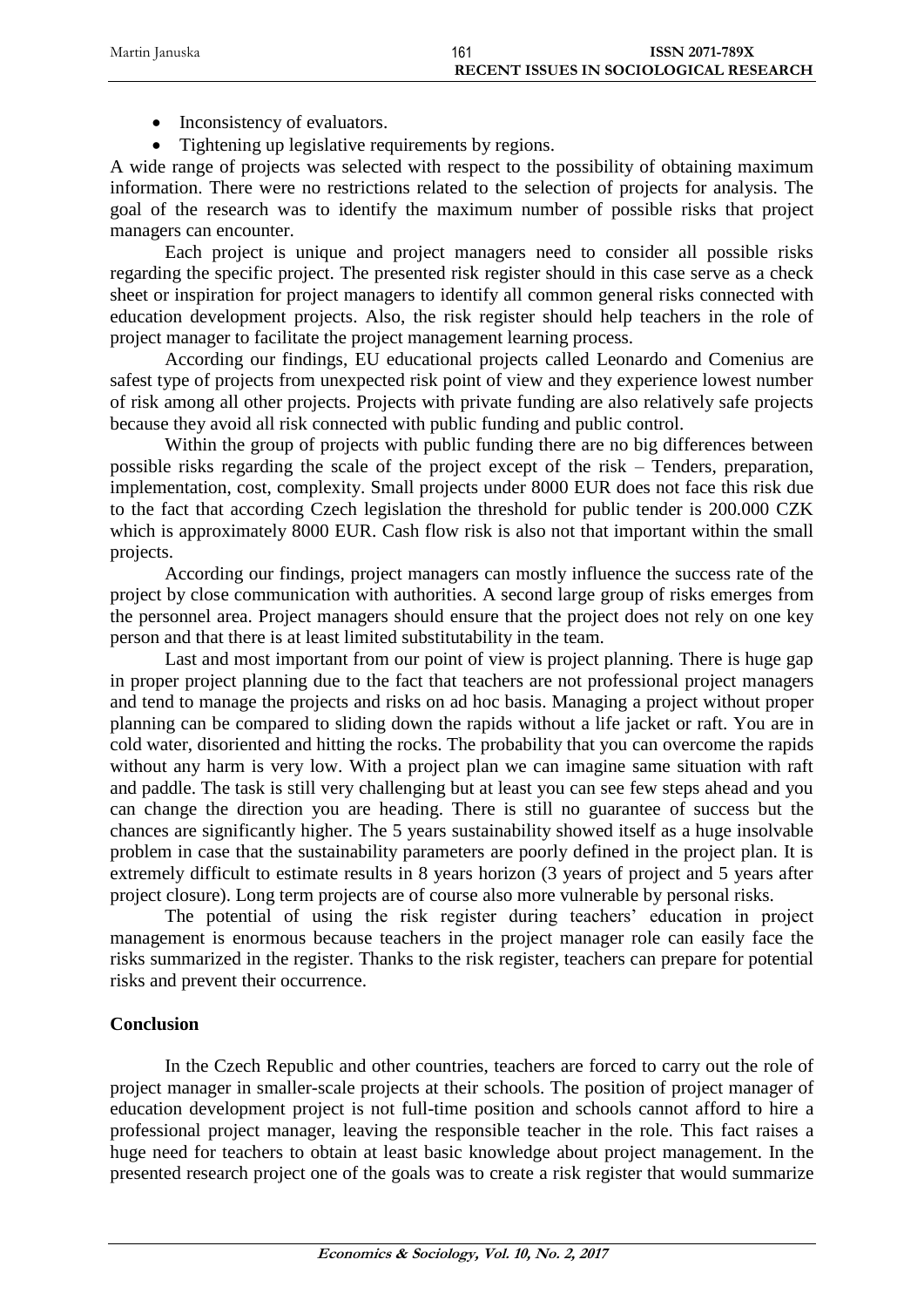| Martin Januska | 162 | <b>ISSN 2071-789X</b>                  |
|----------------|-----|----------------------------------------|
|                |     | RECENT ISSUES IN SOCIOLOGICAL RESEARCH |

real risks that occurred during education development projects in the Czech Republic. An elearning course on project management targeted at teachers and a monograph about this topic were other outcomes of the project (Eger *et al.*, 2013).

One way how to increase the success rate of projects is by using a risk register. The risk register is valuable for all members of the team developing projects in the education sector, primarily in the EU, but it can be used as the inspiration for planning any education development project. This is the first research project on this topic in the Czech Republic.

Teachers' education in the field of project management has become a key topic in the Czech Republic. The possible ways of education have been questioned because of the long timeframe of education courses or a lack of funding that can be allocated in teachers' education. The risk register was created as a tool that can be used when the teacher (project manager) has no knowledge of project management and no time for an education course. The risk register also can be used as a list of potential risks that can occur during the project. It gives the project manager time to prepare possible arrangements that would be applied if the risk actually came to pass.

Based on the research, it was found out that risks are not addressed in the plan of many projects but only dealt with when they occur. For example, Kendrick (2009) lists a number of arguments of project managers as to why they avoid planning. If, however, the project managers are aware of all potential risks, they will be able to eliminate many of them already in the planning stage of the project. This will lead to the significant increase of the success rate and effectiveness of implemented projects. The introduced risk register should therefore serve managers planning the project as the inspiration or a checklist of risks which they may encounter.

## **References**

Ambrož, L. (2011). *Měření rizika ve financích*. Praha: Ekopress.

- Amura, H. (2008). Behavioral models of decision making under risk and/or uncertainty with application to public sectors. *Annual Reviews in Control*, *32*(1), 99-106.
- Aram, E., Noble, D. (1999). Educating Prospective Managers in the Complexity of Organisational Life: Teaching and Learning from a Complexity Perspective. *Management Learning*, *30*(3), 321-342.
- Ashleigh, M., Ojiako, U., Chipulu, M., Wang, J. K. (2012). Critical learning themes in project management education: Implications for blended learning. *International Journal of Project Management*, *30*(2), 153-161.
- Atkinson, R. (2008). Excellence in teaching and learning project management. *International Journal of Project Management*, *26*(3), 221-222.
- Bryde, D. J. (2003). Project management concepts, methods and application. *International Journal of Operations & Production Management*, *23*(7), 775-793.
- Buganza, T., Kalchschmidt, M., Bartezzaghi, E., Amabile, D. (2013). Measuring the impact of a major project management educational program: The PMP case in Finmeccanica. *International Journal of Project Management*, *31*(2), 285-298.
- Chapman, C. Ward, S. (2007). *Managing project risk and uncertainty: a constructively simple approach to decision making*. New York: Wiley.
- Chelst, K., Bodily, S. E. (2000). Structured risk management: filling a gap in decision analysis education. *Journal of the Operational Research Society*, *51*(12), 1420-1432.
- Chen, C. A., & Bozeman, B. (2012). Organizational risk aversion: comparing the public and non-profit sectors. *Public Management Review*, *14*(3), 377-402.
- Chong, P. (1993). Organisational impacts of information systems: a pre-development assessment. *Asian Journal of Information Systems*, 6 (1993), 109-122.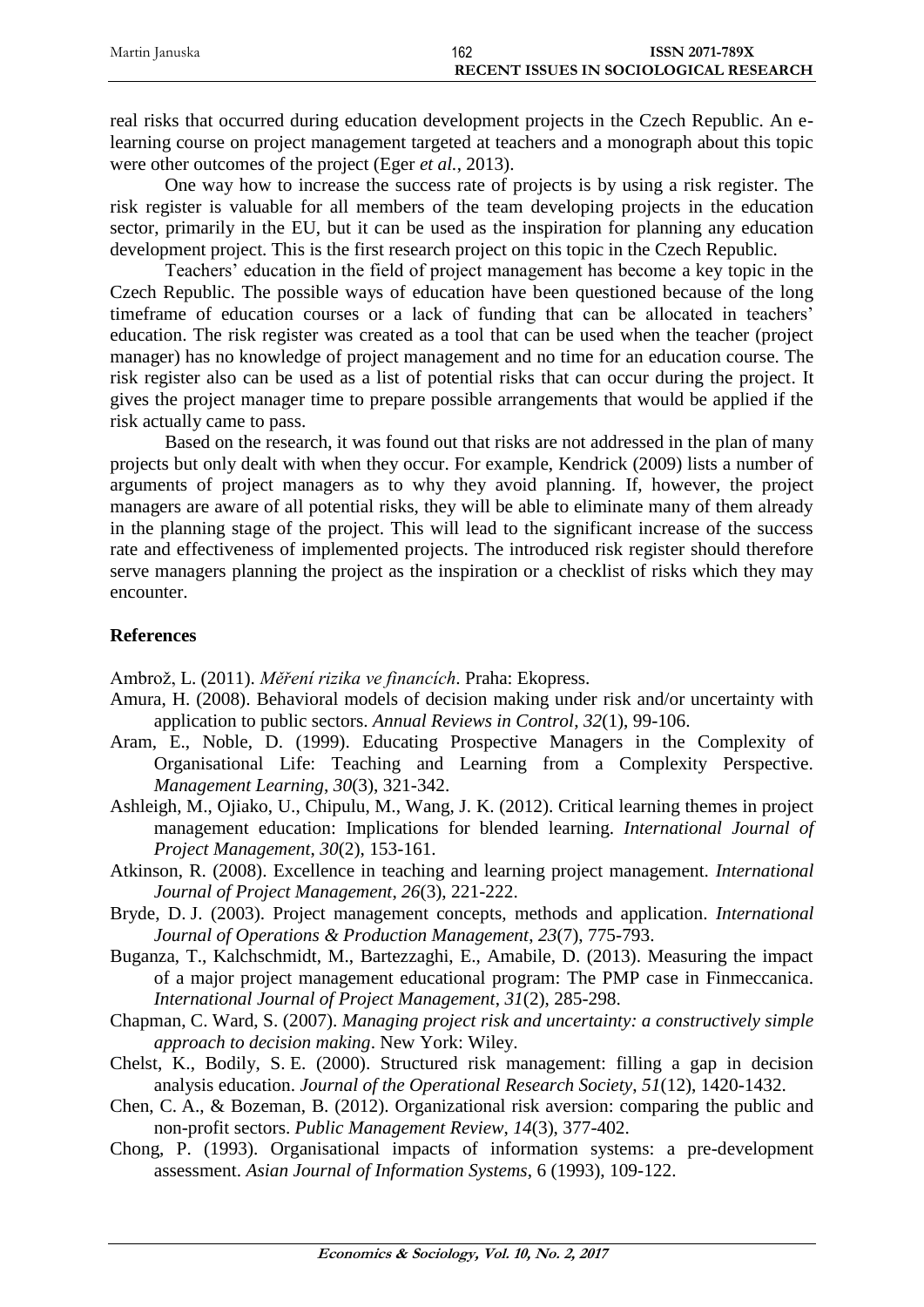| Martin Januska | 163                                    | <b>ISSN 2071-789X</b> |
|----------------|----------------------------------------|-----------------------|
|                | RECENT ISSUES IN SOCIOLOGICAL RESEARCH |                       |

Chraska, M. (2007). *Metody pedagogického výzkumu*. Praha: Grada Publishing, a.s.

- Coleman, T. S. (2011). *A practical guide to risk management*. S.l.: Research Foundation of CFA Institute.
- Creswell, J. W. (2009). *Research Design: Qualitative, Quantitative, and Mixed Methods Approaches*. SAGE, London.
- Creswell, J. W., Clark, V. L. (2011). *Designing and conducting Mixed Methods Research*. SAGE, London.
- Davies, A., Brady, T., Prencipe, A., Hobday, M. (2011). Innovation in Complex Products and Systems: Implications for Project-Based Organizing. *Advances in Strategic Management*, 28, 3-26.
- Davies, G. B. (2006). Rethinking Risk Attitude: Aspiration as Pure Risk. *Theory and Decision*, *61*(2), 159-190.
- Doležal, J., Máchal, P., Lacko, B. (2012). *Projektový management podle IPMA*. Praha: Grada.
- Eger, L. et al. (2013). *Management rizik vzdělávacích projektů*. Plzeň: Nava.
- Egginton, B. (2012). Realising the benefits of investment in project management training: Evidence supporting the need for a more strategic approach. *International Journal of Managing Projects in Business*, *5*(3), 508-527.
- Gavora, P. (2000). *Úvod do pedagogického výzkumu*. Překlad Vladimír Jůva. Brno: Paido.
- Gray, D. E. *Doing Research in the Real Word*. London: SAGE.
- Hair, J. F., Bush, P. R., Ortinau, J. D. (2000). *Marketing research: a practical approach for the new millennium*. McGraw-Hill Higher Education.
- Hnilica, J., Fotr, J. (2009). *Aplikovaná analýza rizika ve finančním managementu a investičním rozhodování*. Praha: Grada.
- IPMA (2012), Available at: http://www.ipma.cz/web/spr/profil-spolecnosti.php
- Ives, M. (2005). Identifying the contextual elements of project management within organizations and their impact on project success. *Project Management Journal*, *36*(1), 37-50.
- Jaafari, A. (2003). Project management in the age of complexity and change. *Project Management Journal*, *34*(4), 47-57.
- Januška, M., Špicar, R. (2015). Risk management system development: the case of the University of West Bohemia in Pilsen. *Actual problems of economics*, 267-277. ISSN: 1993-6788.
- Johnson, J. (2009). *CHAOS Summary 2009 Report*. The Standish Group International, Inc., White Paper.
- Kafka, T. (2009). *Průvodce pro interní audit a risk management*. Praha: C. H. Beck.
- Kendrick, T. (2009). *Identifying and managing project risk: essential tools for failureproofing your project*. 2nd ed. New York: AMACON.
- Kerzner, H. R. (2010). *Project Management – Best Practices: Achieving Global Excellence*. Hoboken, NJ: Wiley.
- Kull, T. J. Talluri, S. (2008). A Supply Risk Reduction Model Using Integrated Multicriteria Decision Making. *IEEE Transactions on Engineering Management*, *55*(3), 409-419.
- Lamb, D. (2012). Establishing and Maintaining Focus in Your Research: Promoting the use and Effective Implementation of Focus Group Methodology in a 'Real-Life' Research Study. *Proceedings of the 11th European conference on research methods*, 215-221.
- Lenfle, S., Loch, C. (2010). Lost Roots: How Project Management Came to Emphasize Control Over Flexibility and Novelty. *California Management Review*, *53*(1), 32-55.
- Lien, B. Y. H., Hung, R. Y. Y., McLean, G. N. (2007). Training Evaluation Based on Cases of Taiwanese Benchmarked High-Tech Companies. *International Journal of Training and Development*, *11*(1), 35-48.